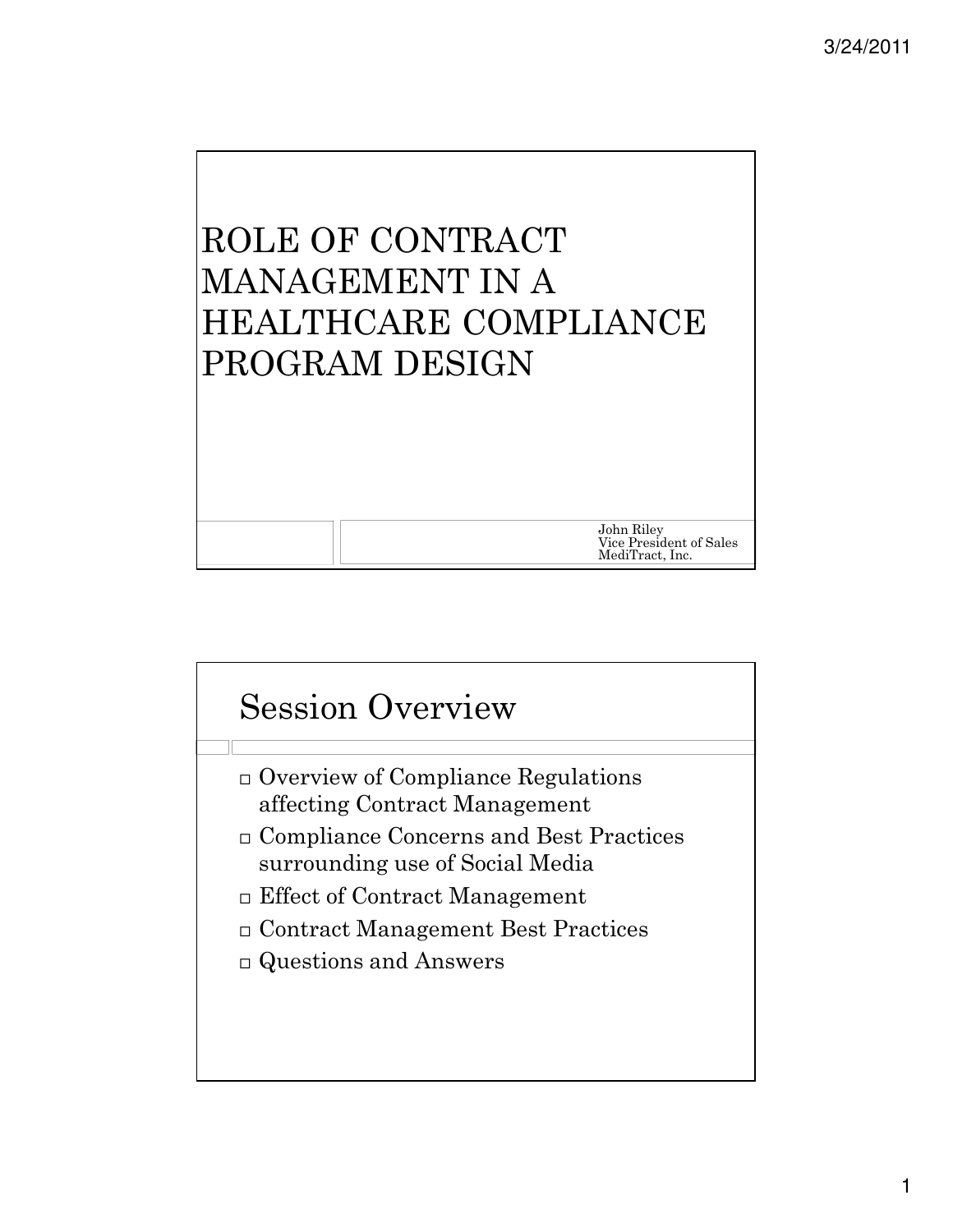### Role of Contract Management



### Types of Agreements Affected by Compliance Regulations

- Physician Employment Agreements
- Non-Physician Employment Agreements
- Vendor Contracts
	- Affiliation Agreements
	- Equipment: Lease, Purchase and Service
	- Managed Care
	- Pharmacy Agreements
	- Real Estate Leases
	- Research and Grant Agreements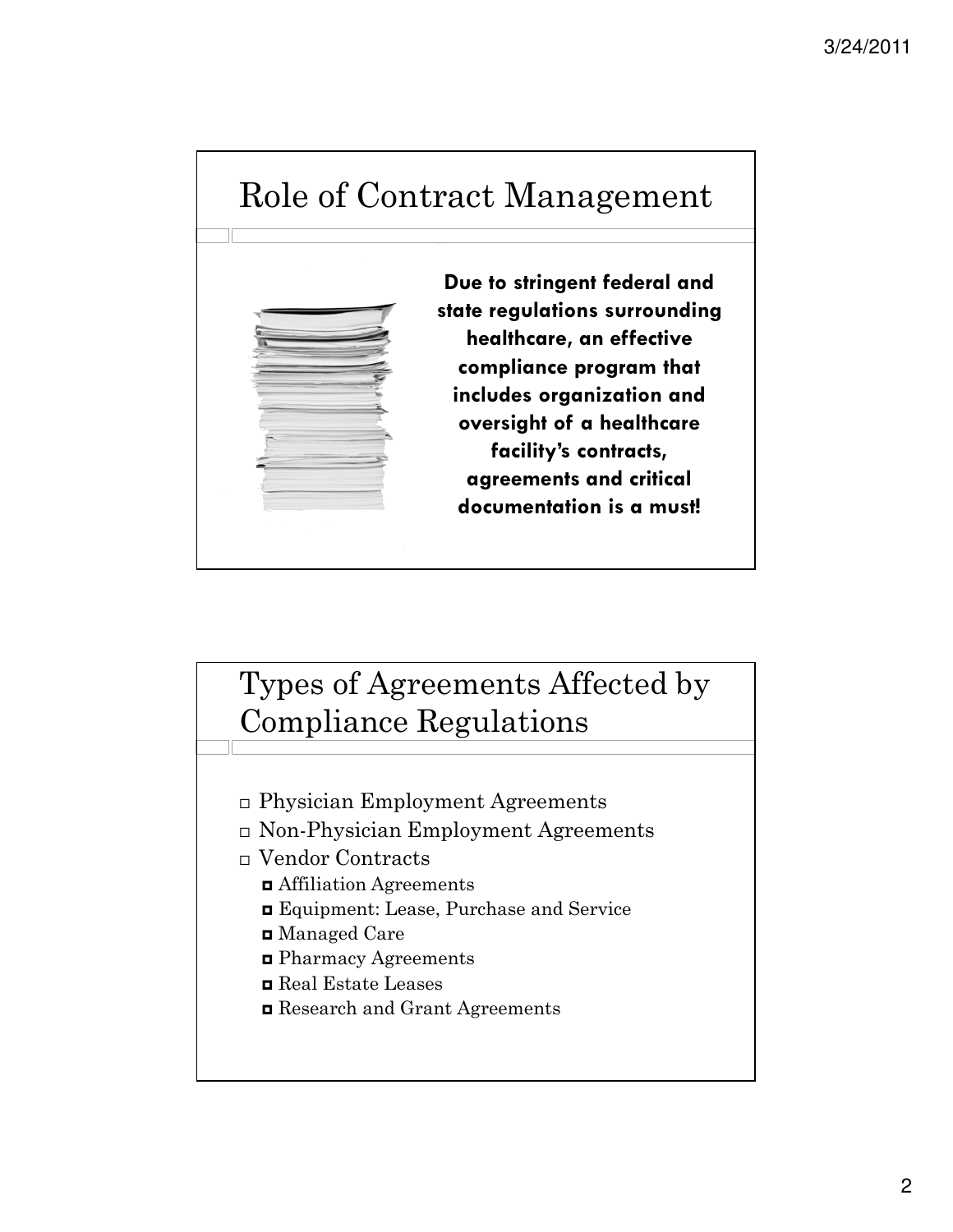#### Compliance Regulations to Consider

HIPAA **HITECH** Stark I, II, III Federal Anti-Kickback Statute False Claims Joint Commission (JACHO)

#### HIPAA

Health Insurance Portability and Accountability Act of 1996

Title II of HIPPA, Administrative Simplification (AS) provisions, requires establishment of national standards for electronic health care transactions and national identifiers for providers, health insurance plans and employers.

5 rules regarding Administrative Simplification:

Privacy Rule Transaction Codes Sets Rule Security Rule Unique Identifiers Rule Enforcement Rule

Source: http://www.hhs.gov/ocr/pri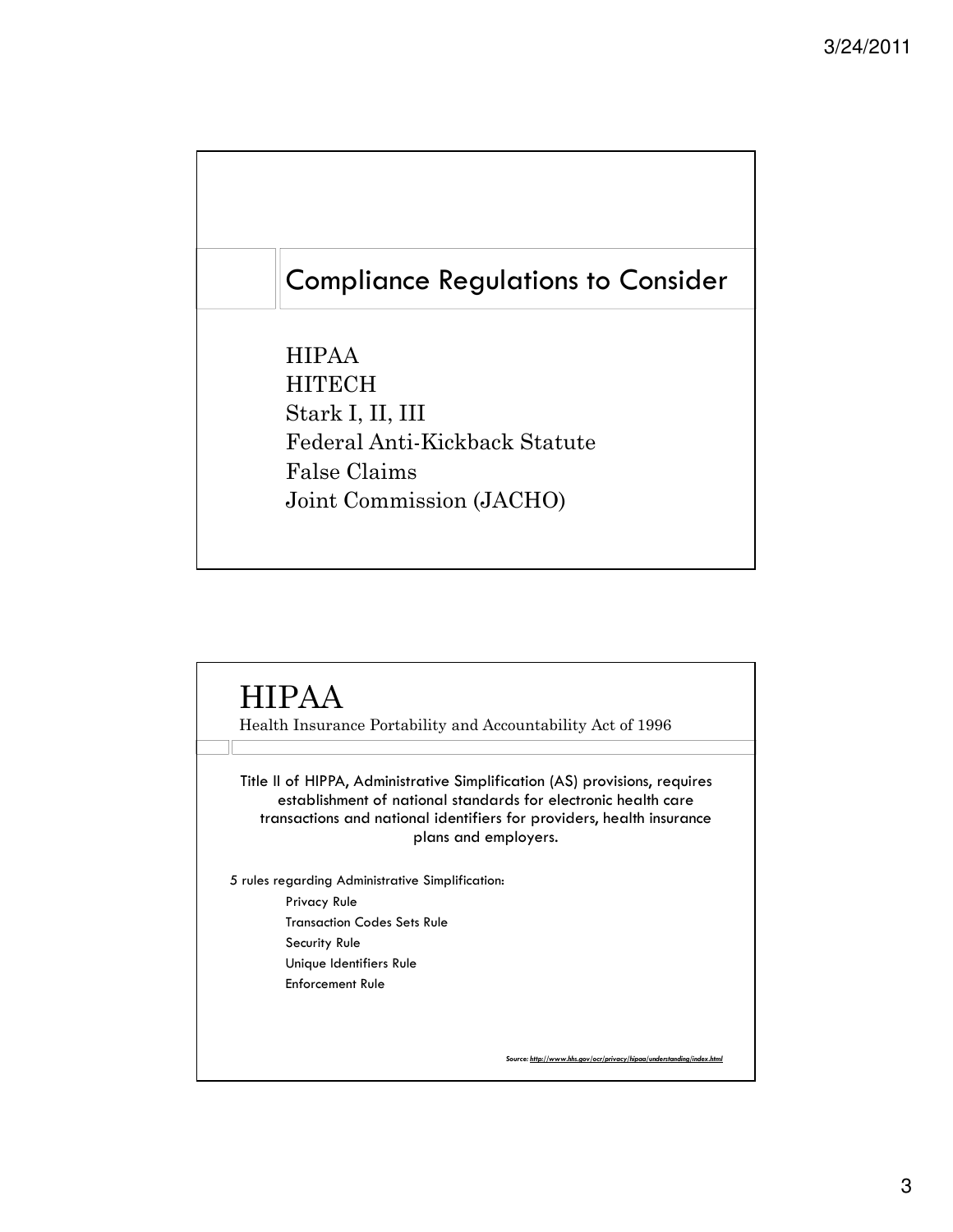## Privacy Rule

Regulates the use and disclosure of certain information held by "covered entities" and establishes regulations for the use and disclosure of Protected Health Information (PHI).

This includes all medical and payment information which can be linked to an individual.



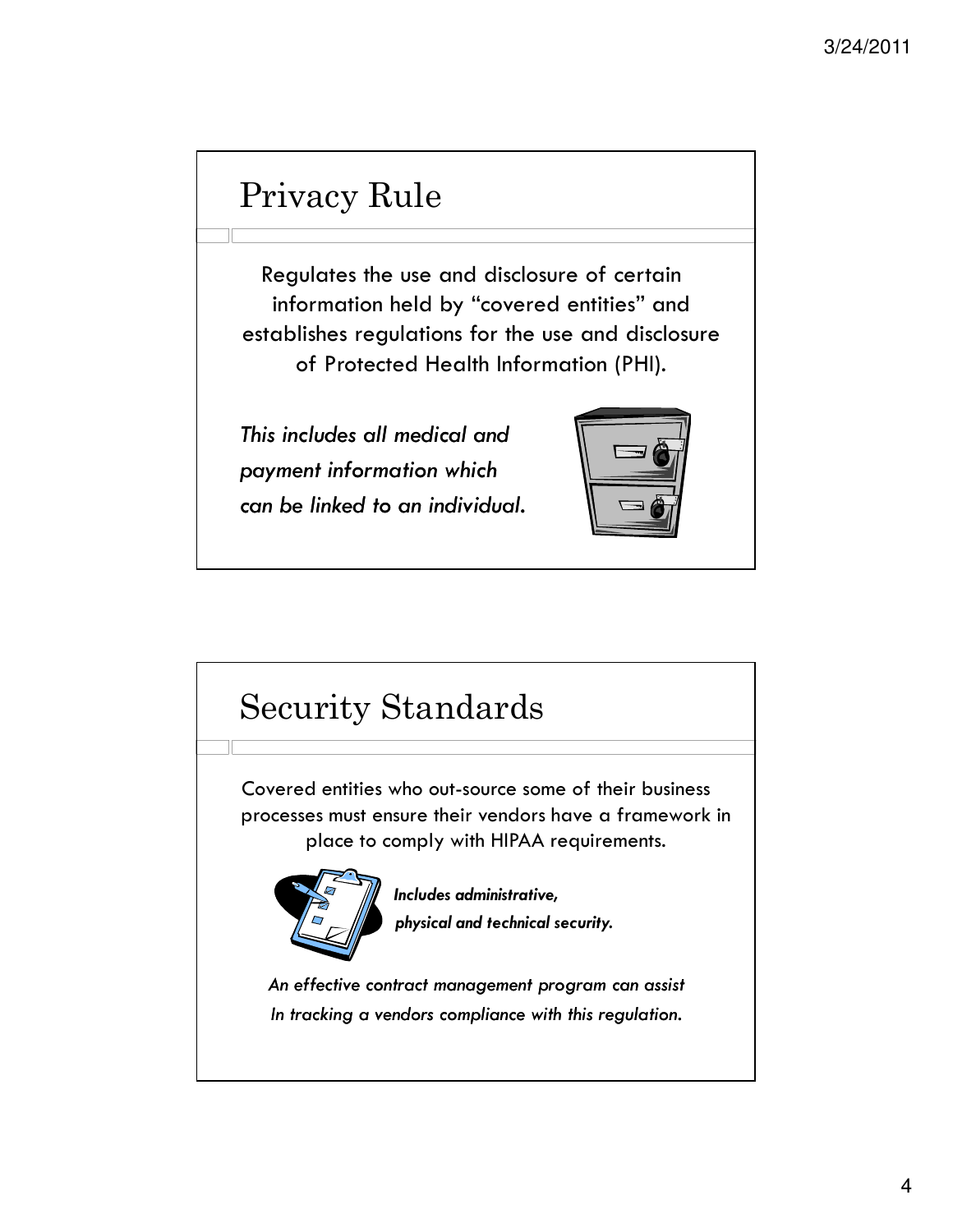

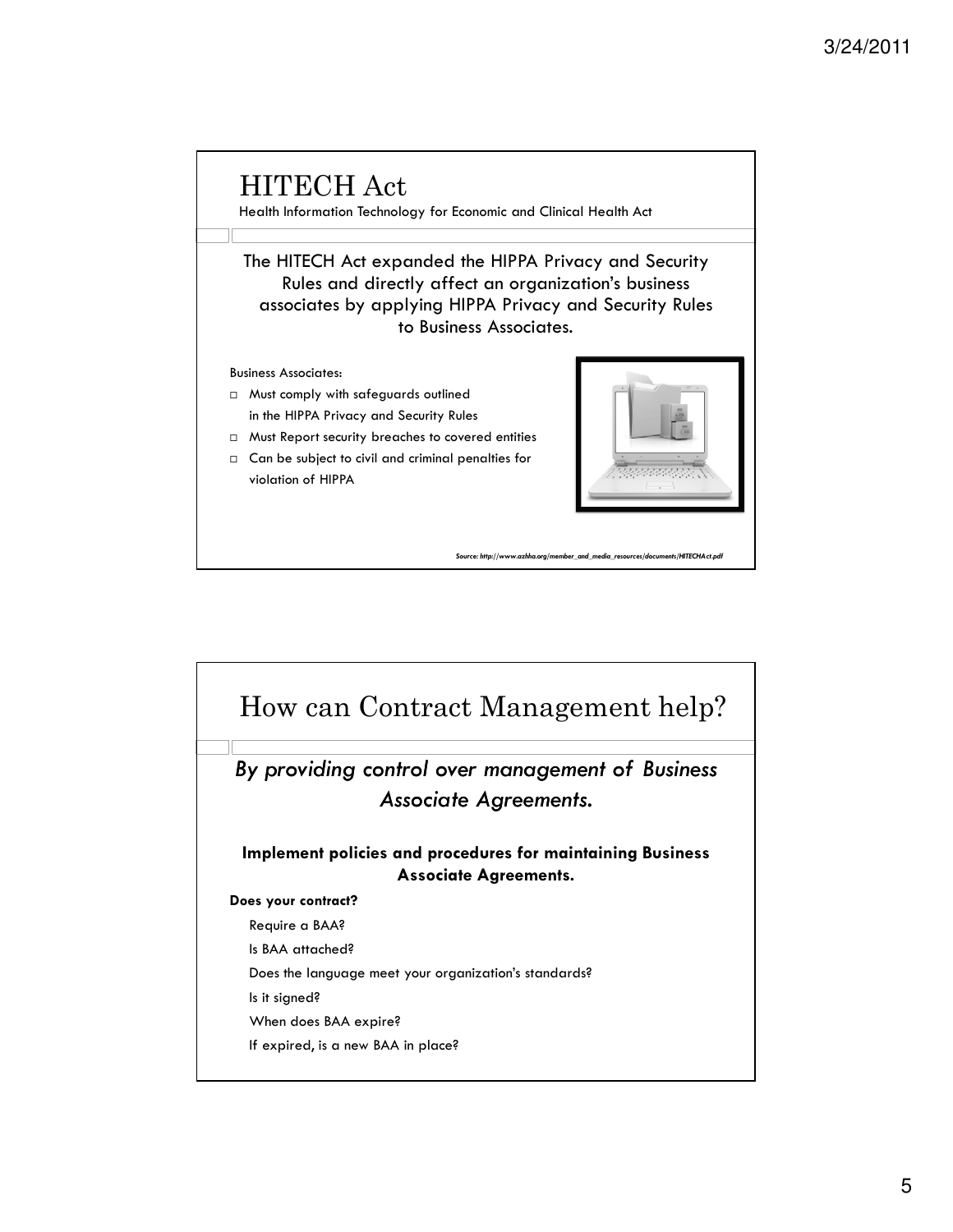## Stark I-III

#### Stark I (OBRA 1989)

- Bars Self Referrals for clinical laboratory services
- $\Box$  Includes exceptions called "safe harbors"

#### Stark II (OBRA 1993)

- $\Box$  Expanded to a range of additional health services
- Applies to Medicare and Medicaid

#### Stark III (OBRA 2007)

 $\Box$  Finalized and responded to the Phase II interim final rule which:

- set self-referral prohibition and applicable definitions
- $\Box$  interpreted various statutory exceptions to the prohibition
- created additional regulatory exceptions for arrangements that do not pose a risk of program or patient abuse

Source: www.starklaw.org and www.healthlawyers.org

### Stark Law

42 U.S.C. § 1395nn

- Prohibits physicians from making referrals to an entity for the furnishing of "designated health services" (DHS) payable by Medicare, if the physician (or immediate family member) has a financial relationship with the entity.
- Prohibits any provider from submitting claims for payment to Medicare for services provided as the result of a prohibited referral.

#### Contract management can help by identifying any Conflicts of Interest a physician may have.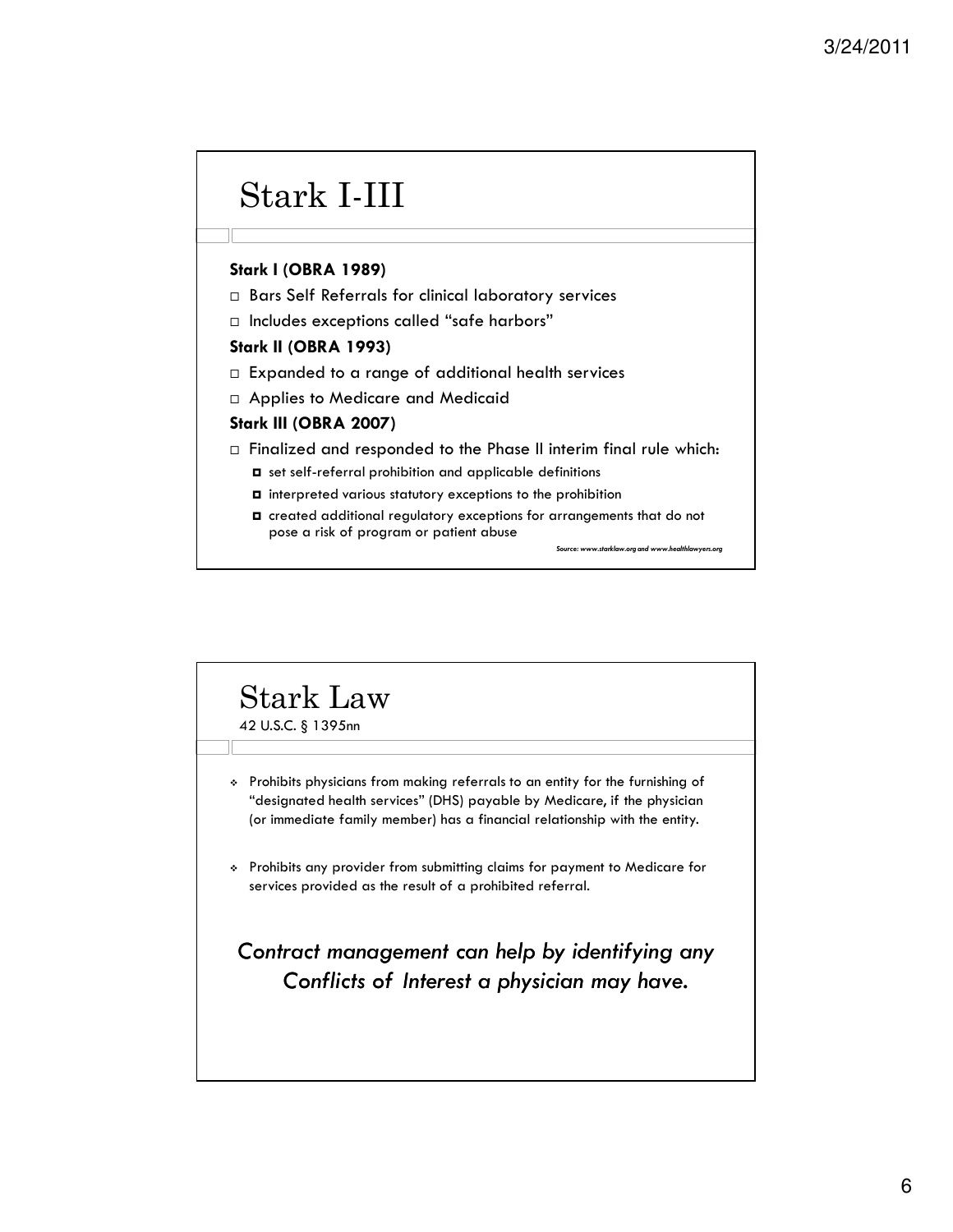

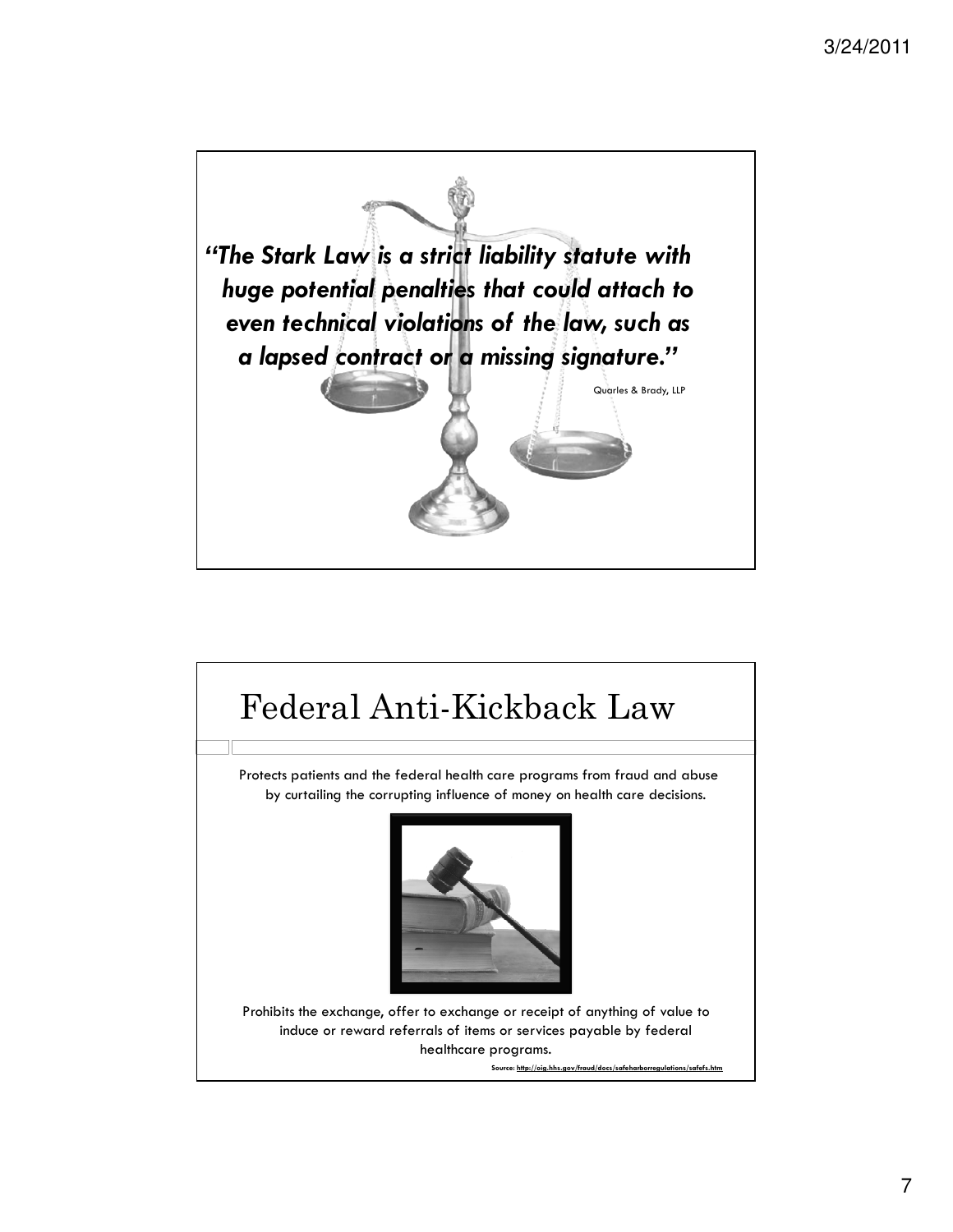# Safe Harbors

Immunize certain payment and business practices that are implicated by the anti-kickback statute from criminal and civil prosecution under the statute.

#### Safe Harbor Areas Include:

- Investment Areas
- □ Space Rental
- Equipment Rental
- Personal Services/Management Contracts
- Referral Services
- □ Payments made to Bona Fide Employees
- Recruitment

Contract management can help provide oversight to contracts to ensure contracting entities are following regulations surrounding anti-kickback and are aware of any safe harbors provided under the anti-kickback statute.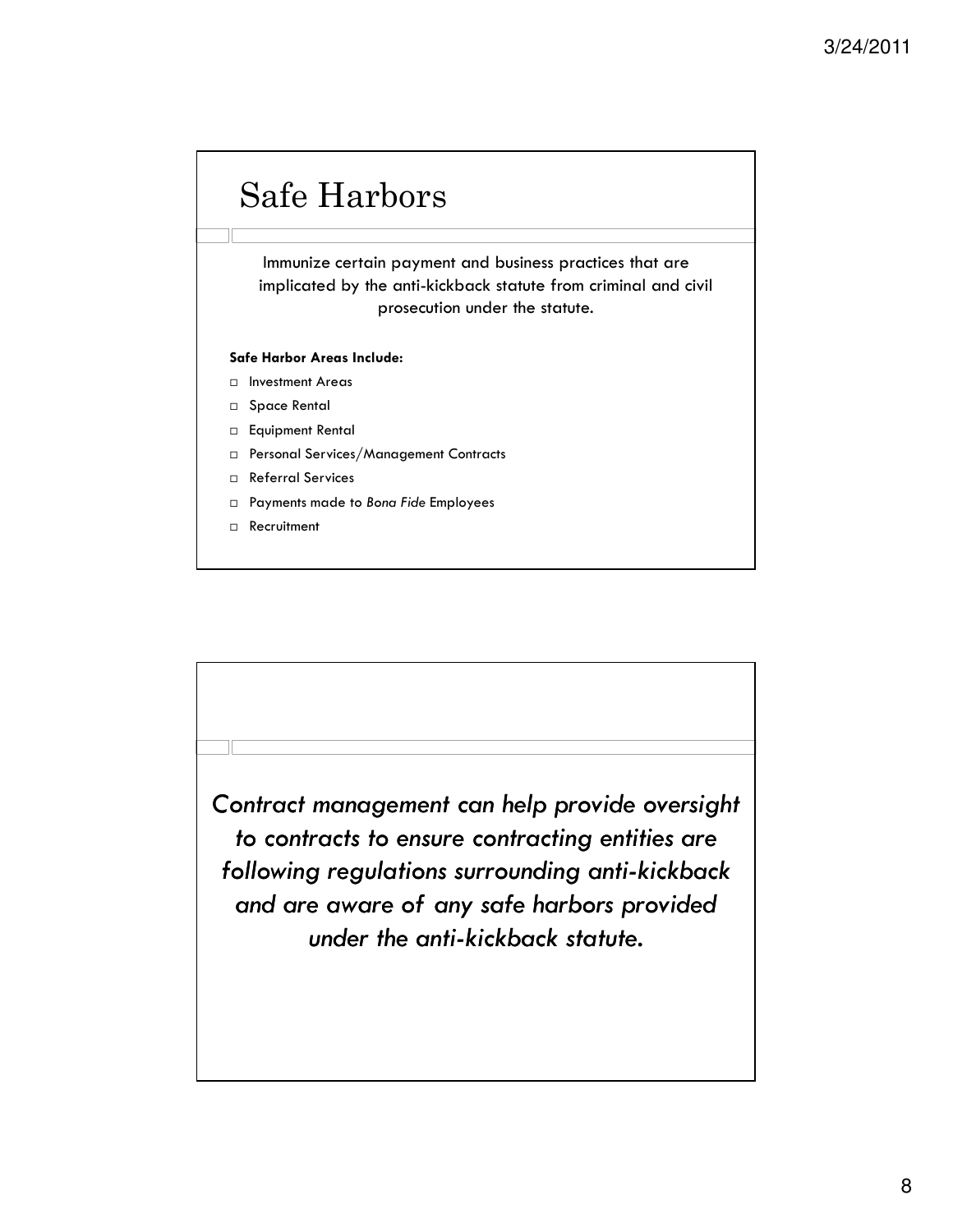#### False Claims Act

31 U.S.C. § 3729-3733

Imposes liability on any person who:

- $\Box$  Submits a claim to the federal government that he/she knows (or should know) is false.
- $\Box$  Submits a false record to obtain payment from the government

rce: https://www.cms.go

 Obtains money from the federal government to which they may not be entitled and uses false records to retain the money

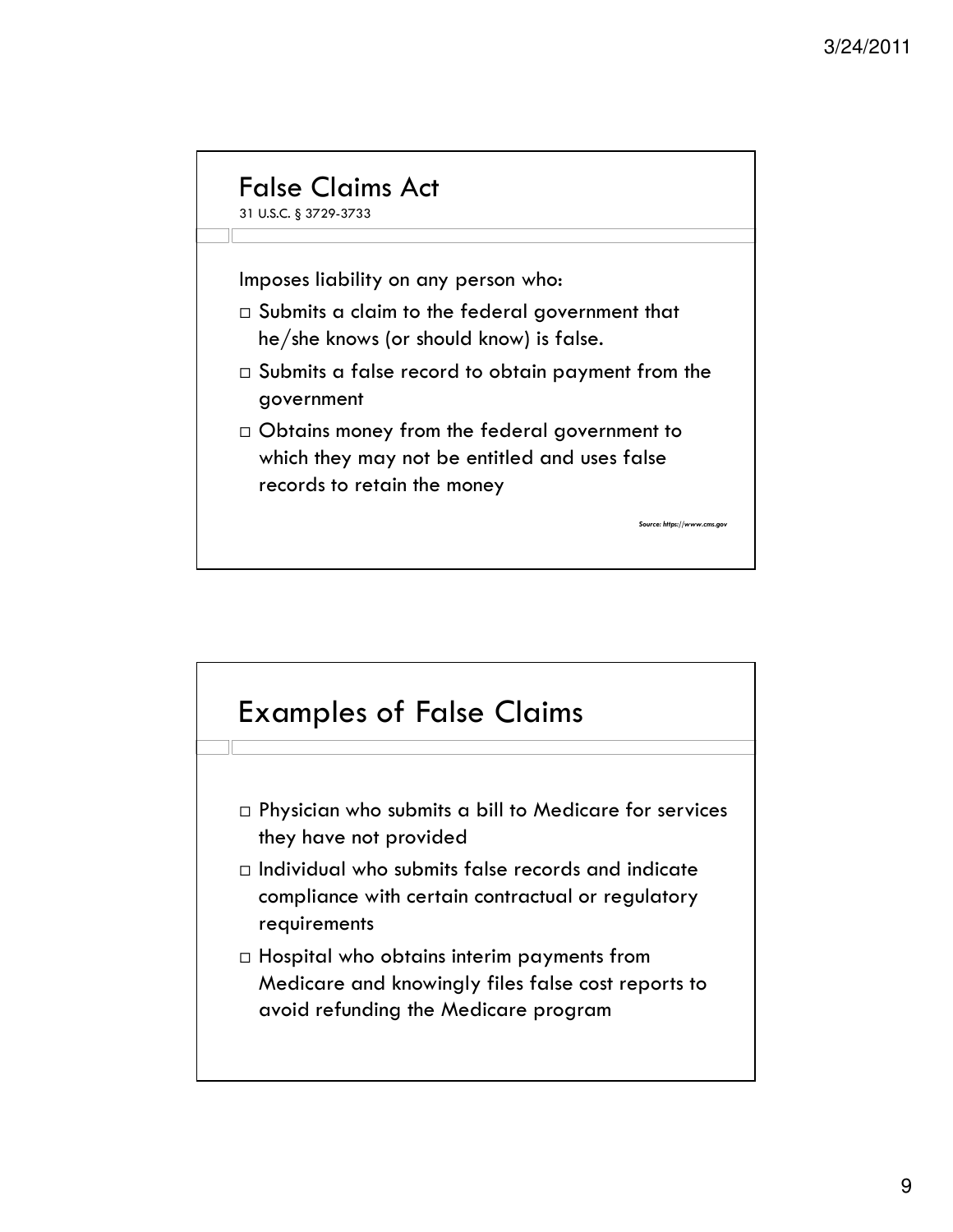

#### Contract management can assist in oversight and tracking contractual information to ensure compliance and accuracy.

- $\checkmark$  is the contract current and signed properly?
- $\checkmark$  Are rates listed and within acceptable limits?
- $\sqrt{1}$  If lease, are rates adjusted to account for CPI Inflation?
- $\sqrt{ }$  Are invoices accurate and reflect contractual agreed upon rates?
- $\sqrt{ }$  Are services being performed and paid that are not in contract?
- $\checkmark$  Are invoices based on current, signed contract?

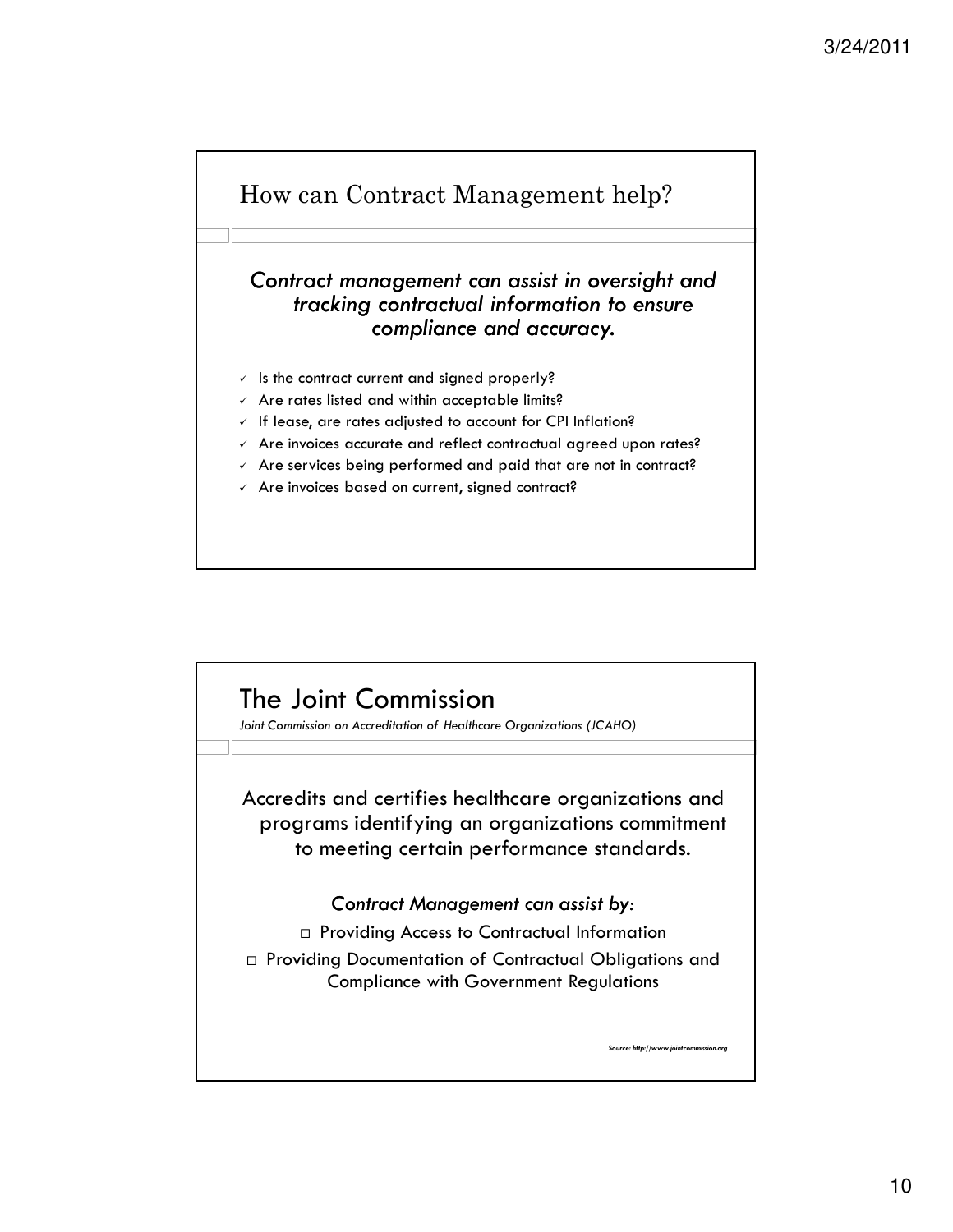

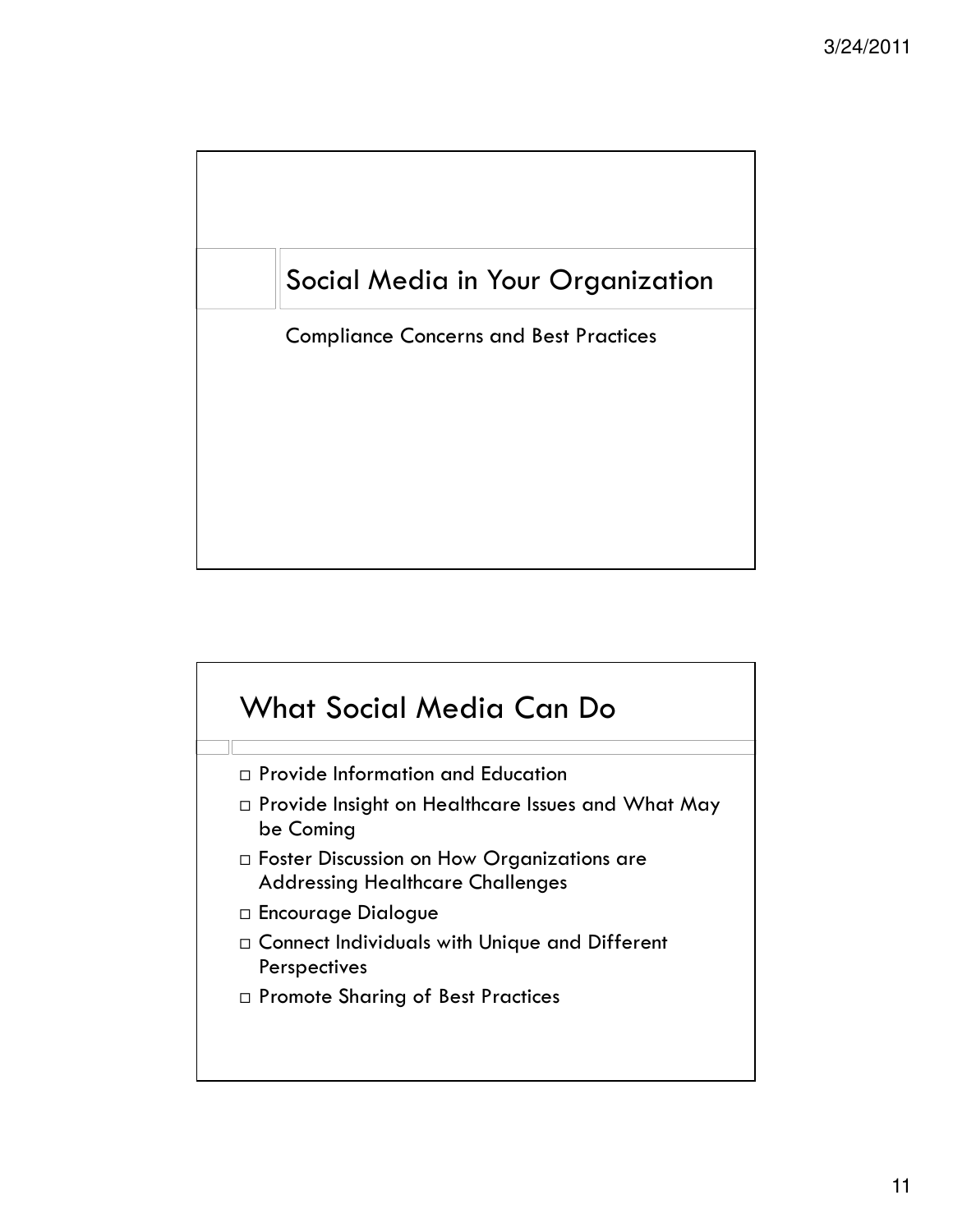#### Social Media Concerns

- Violation of HIPPA or Other Privacy Laws
- eDiscovery (Electronic Discovery)
- Archiving of eDocuments
- FINRA Regulation
- Libel/Defamation
- Release of Proprietary Information
- Productivity of Employees

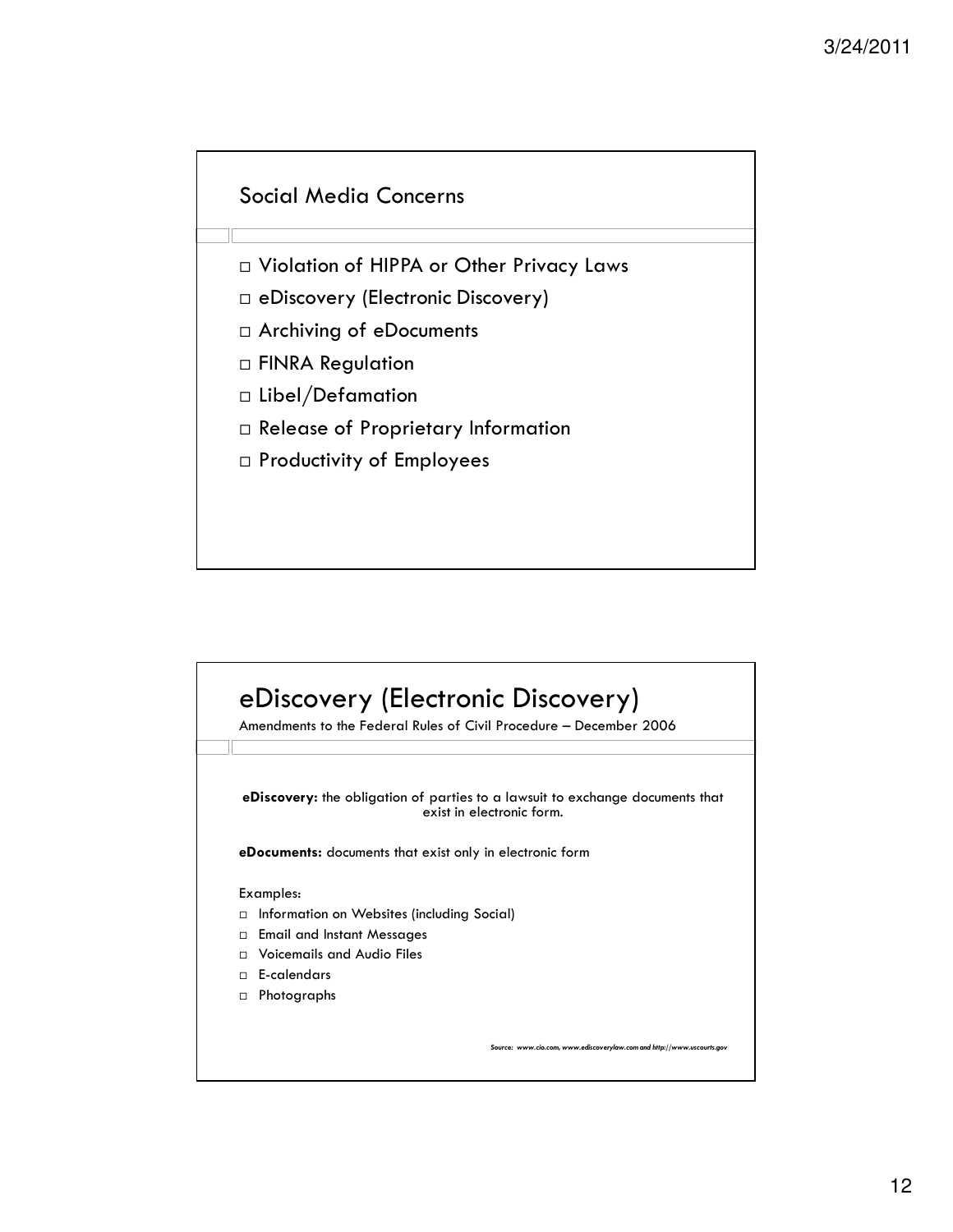#### Best Practices

- Establish a Formal Policy
- □ Communicate Your Organization's Policy
	- Explain Why the Policy is in Place
	- Enforce Policy with Assistance from IT Department
- □ Educate Physicians, Employees and Vendors
	- How to Use Social Media Sites
	- How to Avoid Getting Themselves and Organization in **Trouble**
	- **E** Regulatory Issues
- Provide Guidance
- Encourage Use of Common Sense

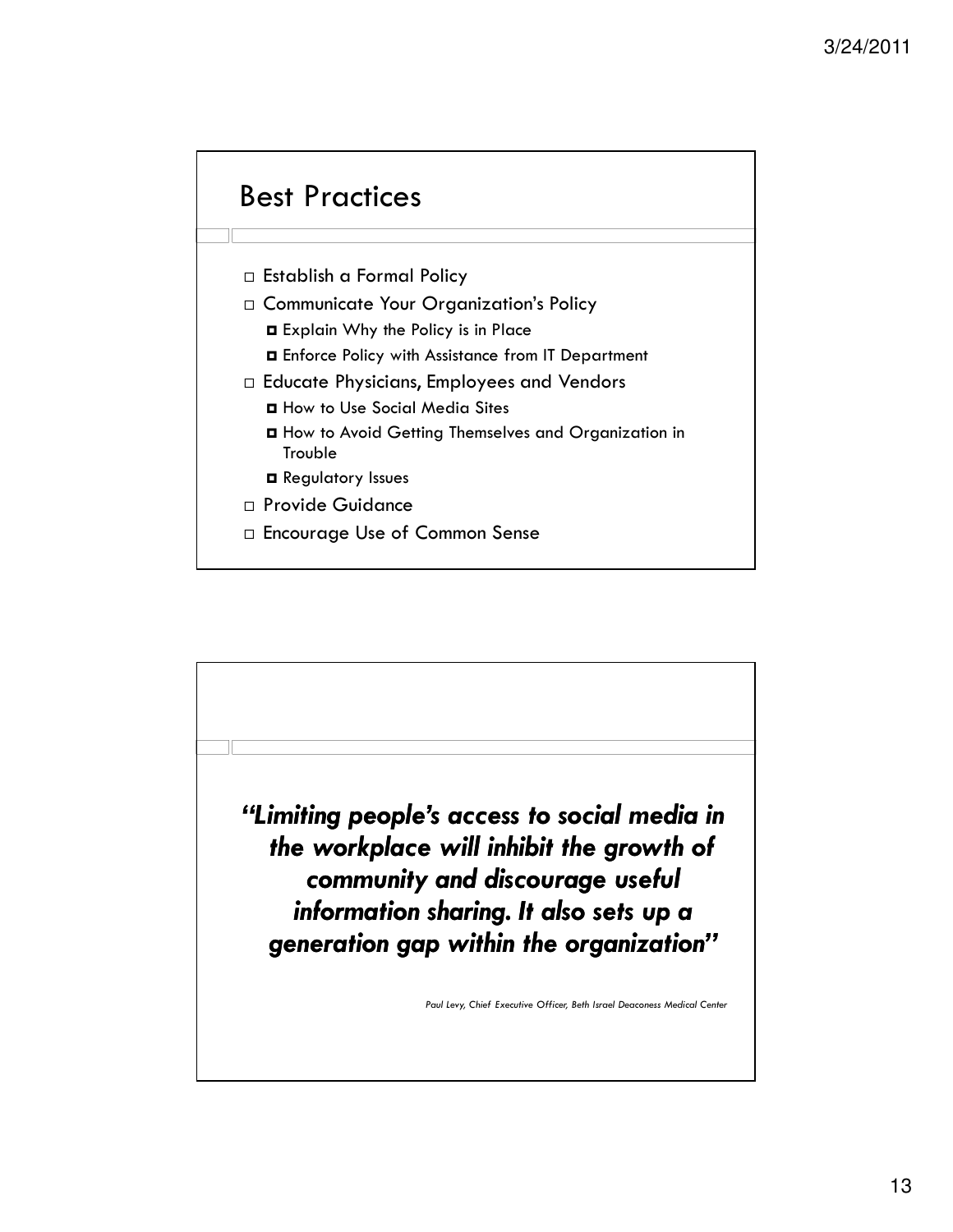### Role of Contract Management

Contract Management:

- Provides Oversight and Streamlines Management of Contractual Obligations
- D Provides Transparency
- Supports Compliance
- Assists in Oversight of Contractual Costs
- Effectively Assists in Management of Audits or Requests for Contractual Information